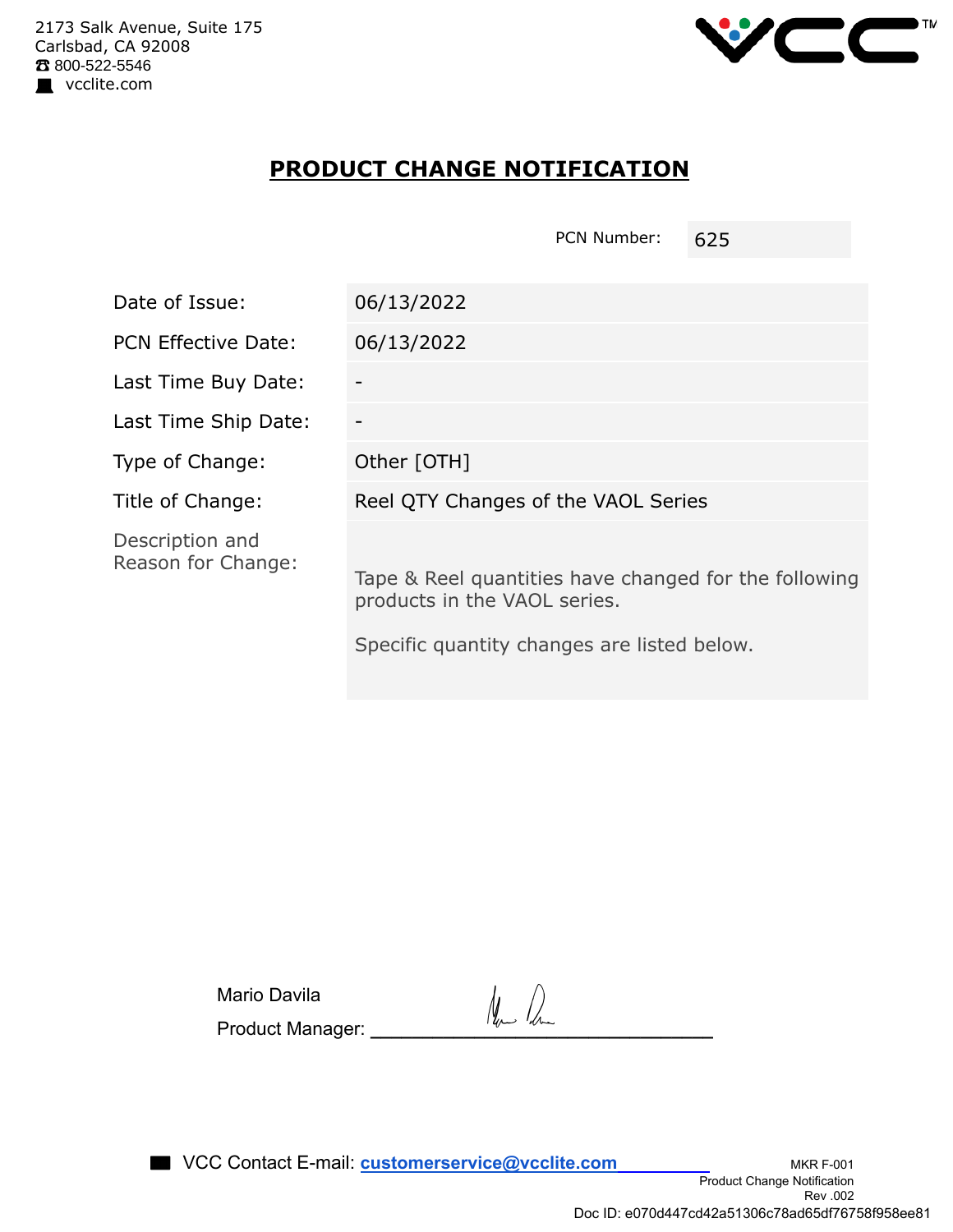

| <b>AFFECTED PART NUMBER(s)</b>           |                                                            |                                           |                                      |                                                   |  |  |
|------------------------------------------|------------------------------------------------------------|-------------------------------------------|--------------------------------------|---------------------------------------------------|--|--|
| <b>Manufacturer Part Number</b><br>(MPN) | <b>Description</b>                                         | <b>Discontin</b><br>ued per<br><b>PCN</b> | <b>Alternative Part</b><br>Number(s) | <b>Description of the Difference</b>              |  |  |
| VAOL-S4WR4                               | <b>LED SMT 0402</b><br>130deg White<br>3K                  | <b>No</b>                                 |                                      | Reel quantity has<br>changed from 2000 to<br>3000 |  |  |
| VAOL-S6GT4                               | <b>LED SMT 0603</b><br>1.8V 14.5mcd<br><b>Yellow Green</b> | <b>No</b>                                 |                                      | Reel quantity has<br>changed from 3000 to<br>5000 |  |  |
| VAOL-S6SB4                               | <b>LED SMT 0603</b><br>2.5V 11.5mcd<br>120deg Blue 5K      | <b>No</b>                                 |                                      | Reel quantity has<br>changed from 3000 to<br>5000 |  |  |
| VAOL-S6WR4                               | <b>LED SMT 0603</b><br>2.7V 45mcd<br>130deg White          | <b>No</b>                                 |                                      | Reel quantity has<br>changed from 3000 to<br>5000 |  |  |
| VAOL-S6YP4                               | <b>LED SMT 0603</b><br>1.9V 16mcd 120<br>deg Yellow 5K     | <b>No</b>                                 |                                      | Reel quantity has<br>changed from 3000 to<br>5000 |  |  |
| VAOL-S8GT4                               | <b>LED SMT 0805</b><br>2V 12mcd<br>Yellow/Green            | <b>No</b>                                 |                                      | Reel quantity has<br>changed from 3000 to<br>4000 |  |  |
| VAOL-S8SB4                               | <b>LED SMT 0805</b><br>3.3V 28.5mcd<br>140deg Blue 4K      | <b>No</b>                                 |                                      | Reel quantity has<br>changed from 3000 to<br>4000 |  |  |
| VAOL-S8RP4                               | <b>LED SMT 0805</b><br><b>2V 15mcd</b><br>140deg Red 4K    | <b>No</b>                                 |                                      | Reel quantity has<br>changed from 3000 to<br>4000 |  |  |
| VAOL-S8WR4                               | <b>LED SMT 0805</b><br>2.7V 29mcd<br>150deg White          | <b>No</b>                                 |                                      | Reel quantity has<br>changed from 3000 to<br>4000 |  |  |
| VAOL-S12WR4                              | LED White 1206<br>3K Reel                                  | <b>No</b>                                 |                                      | Reel quantity has<br>changed from 2000 to<br>3000 |  |  |

■ VCC Contact E-mail: **customerservice@vcclite.com** MKR F-001